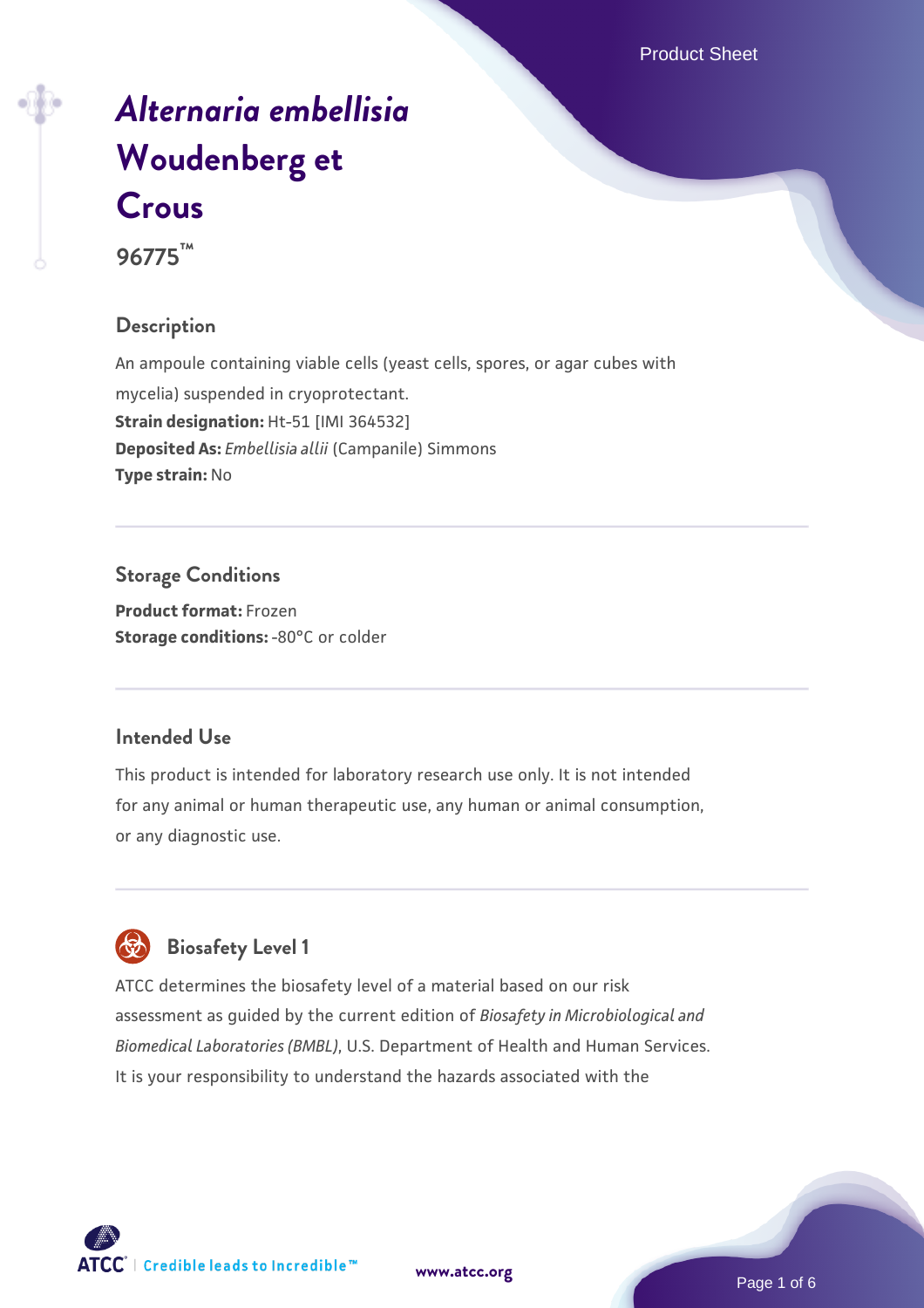## *[Alternaria embellisia](https://www.atcc.org/products/96775)* [Woudenberg et Crous](https://www.atcc.org/products/96775)<br>
Product Sheet **96775**

material per your organization's policies and procedures as well as any other applicable regulations as enforced by your local or national agencies.

ATCC highly recommends that appropriate personal protective equipment is always used when handling vials. For cultures that require storage in liquid nitrogen, it is important to note that some vials may leak when submersed in liquid nitrogen and will slowly fill with liquid nitrogen. Upon thawing, the conversion of the liquid nitrogen back to its gas phase may result in the vial exploding or blowing off its cap with dangerous force creating flying debris. Unless necessary, ATCC recommends that these cultures be stored in the vapor phase of liquid nitrogen rather than submersed in liquid nitrogen.

## **Certificate of Analysis**

For batch-specific test results, refer to the applicable certificate of analysis that can be found at www.atcc.org.

## **Growth Conditions**

**Medium:**  [ATCC Medium 335: Potato carrot agar](https://www.atcc.org/-/media/product-assets/documents/microbial-media-formulations/3/3/5/atcc-medium-335.pdf?rev=a7055ab8b3c54646a9d0bdf7b34c1606) [ATCC Medium 336: Potato dextrose agar \(PDA\)](https://www.atcc.org/-/media/product-assets/documents/microbial-media-formulations/3/3/6/atcc-medium-336.pdf?rev=d9160ad44d934cd8b65175461abbf3b9) [ATCC Medium 343: V8 juice agar](https://www.atcc.org/-/media/product-assets/documents/microbial-media-formulations/3/4/3/atcc-medium-0343.pdf?rev=fbf48fa24e664932828269db1822ab12) **Temperature:** 24-26°C **Atmosphere:** Aerobic

**Handling Procedures**



**[www.atcc.org](http://www.atcc.org)**

Page 2 of 6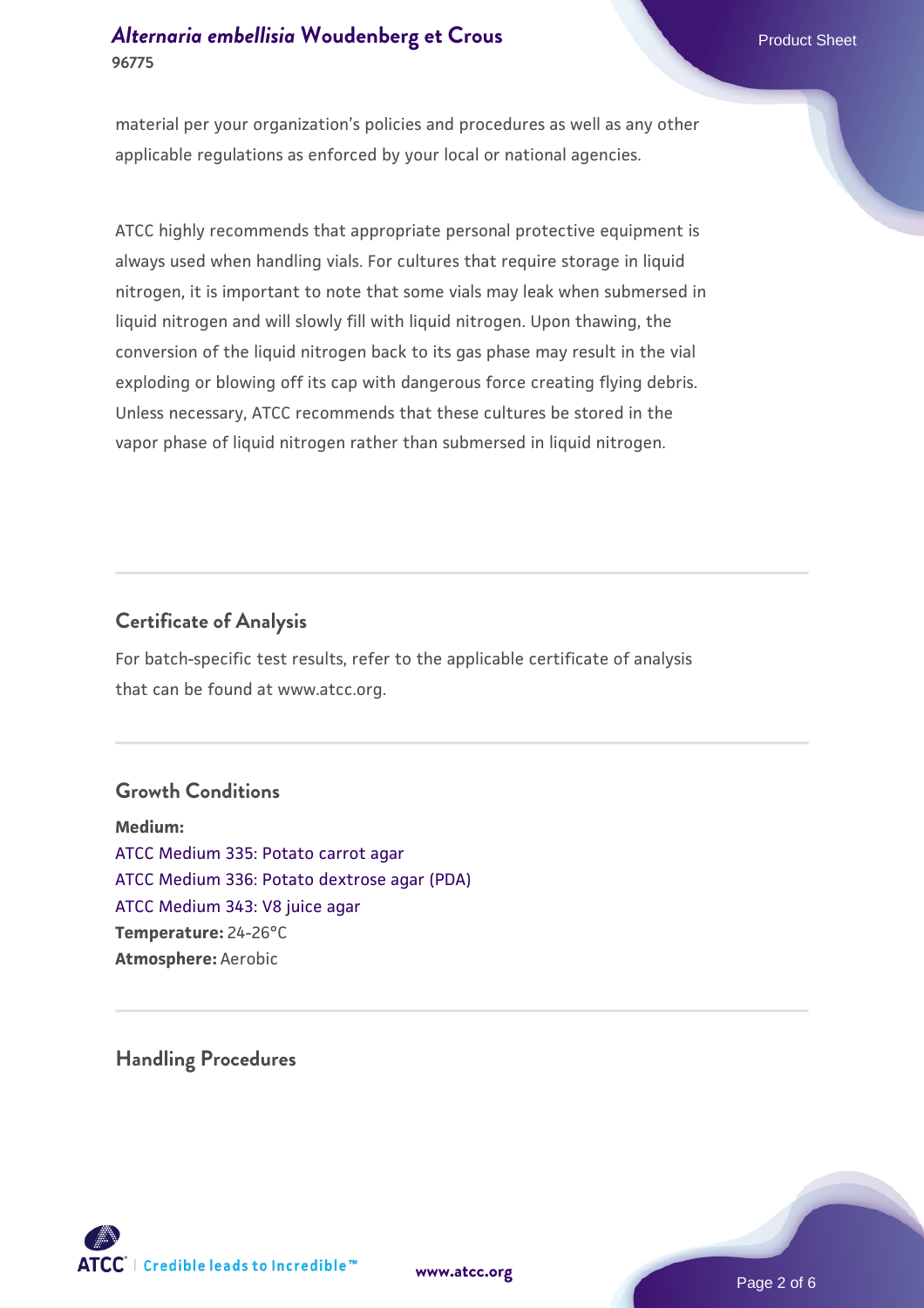**Frozen ampoules** packed in dry ice should either be thawed immediately or stored in liquid nitrogen. If liquid nitrogen storage facilities are not available, frozen ampoules may be stored at or below -70°C for approximately one week. **Do not under any circumstance store frozen ampoules at refrigerator freezer temperatures (generally -20°C).** Storage of frozen material at this temperature will result in the death of the culture.

- 1. To thaw a frozen ampoule, place in a **25°C to 30°C** water bath, until just thawed **(approximately 5 minutes).** Immerse the ampoule just sufficient to cover the frozen material. Do not agitate the ampoule.
- 2. Immediately after thawing, wipe down ampoule with 70% ethanol and aseptically transfer at least 50 µL (or 2-3 agar cubes) of the content onto a plate or broth with medium recommended.
- Incubate the inoculum/strain at the temperature and conditions 3. recommended. Inspect for growth of the inoculum/strain regularly. The sign of viability is noticeable typically after 3-4 days of incubation. However, the time necessary for significant growth will vary from strain to strain.

#### **Material Citation**

If use of this material results in a scientific publication, please cite the material in the following manner: *Alternaria embellisia* Woudenberg et Crous (ATCC 96775)

#### **References**

References and other information relating to this material are available at www.atcc.org.

#### **Warranty**

The product is provided 'AS IS' and the viability of ATCC<sup>®</sup> products is



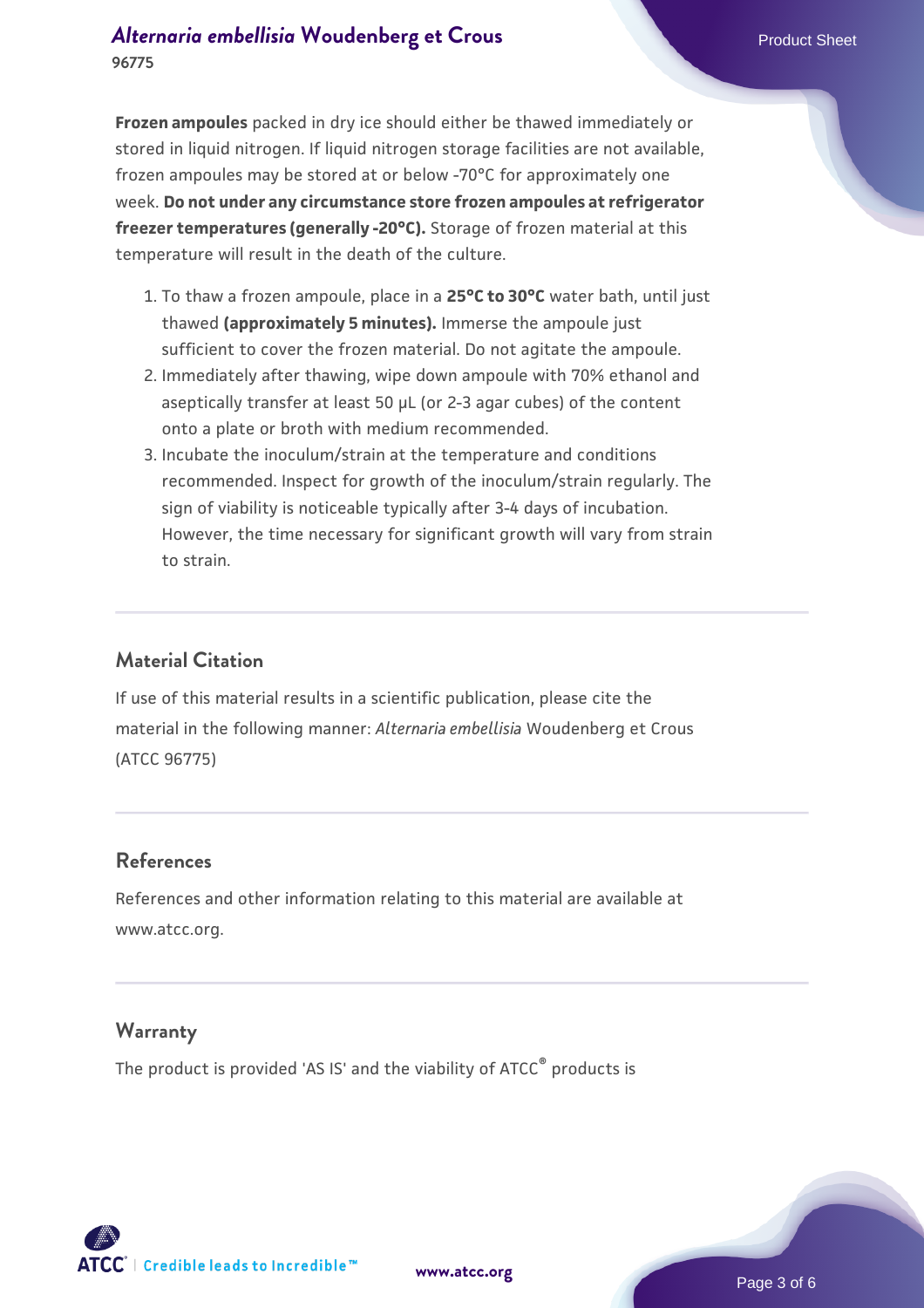## *[Alternaria embellisia](https://www.atcc.org/products/96775)* [Woudenberg et Crous](https://www.atcc.org/products/96775)<br>
Product Sheet **96775**

warranted for 30 days from the date of shipment, provided that the customer has stored and handled the product according to the information included on the product information sheet, website, and Certificate of Analysis. For living cultures, ATCC lists the media formulation and reagents that have been found to be effective for the product. While other unspecified media and reagents may also produce satisfactory results, a change in the ATCC and/or depositor-recommended protocols may affect the recovery, growth, and/or function of the product. If an alternative medium formulation or reagent is used, the ATCC warranty for viability is no longer valid. Except as expressly set forth herein, no other warranties of any kind are provided, express or implied, including, but not limited to, any implied warranties of merchantability, fitness for a particular purpose, manufacture according to cGMP standards, typicality, safety, accuracy, and/or noninfringement.

#### **Disclaimers**

This product is intended for laboratory research use only. It is not intended for any animal or human therapeutic use, any human or animal consumption, or any diagnostic use. Any proposed commercial use is prohibited without a license from ATCC.

While ATCC uses reasonable efforts to include accurate and up-to-date information on this product sheet, ATCC makes no warranties or representations as to its accuracy. Citations from scientific literature and patents are provided for informational purposes only. ATCC does not warrant that such information has been confirmed to be accurate or complete and the customer bears the sole responsibility of confirming the accuracy and completeness of any such information.

This product is sent on the condition that the customer is responsible for and assumes all risk and responsibility in connection with the receipt, handling, storage, disposal, and use of the ATCC product including without limitation taking all appropriate safety and handling precautions to minimize health or



**[www.atcc.org](http://www.atcc.org)**

Page 4 of 6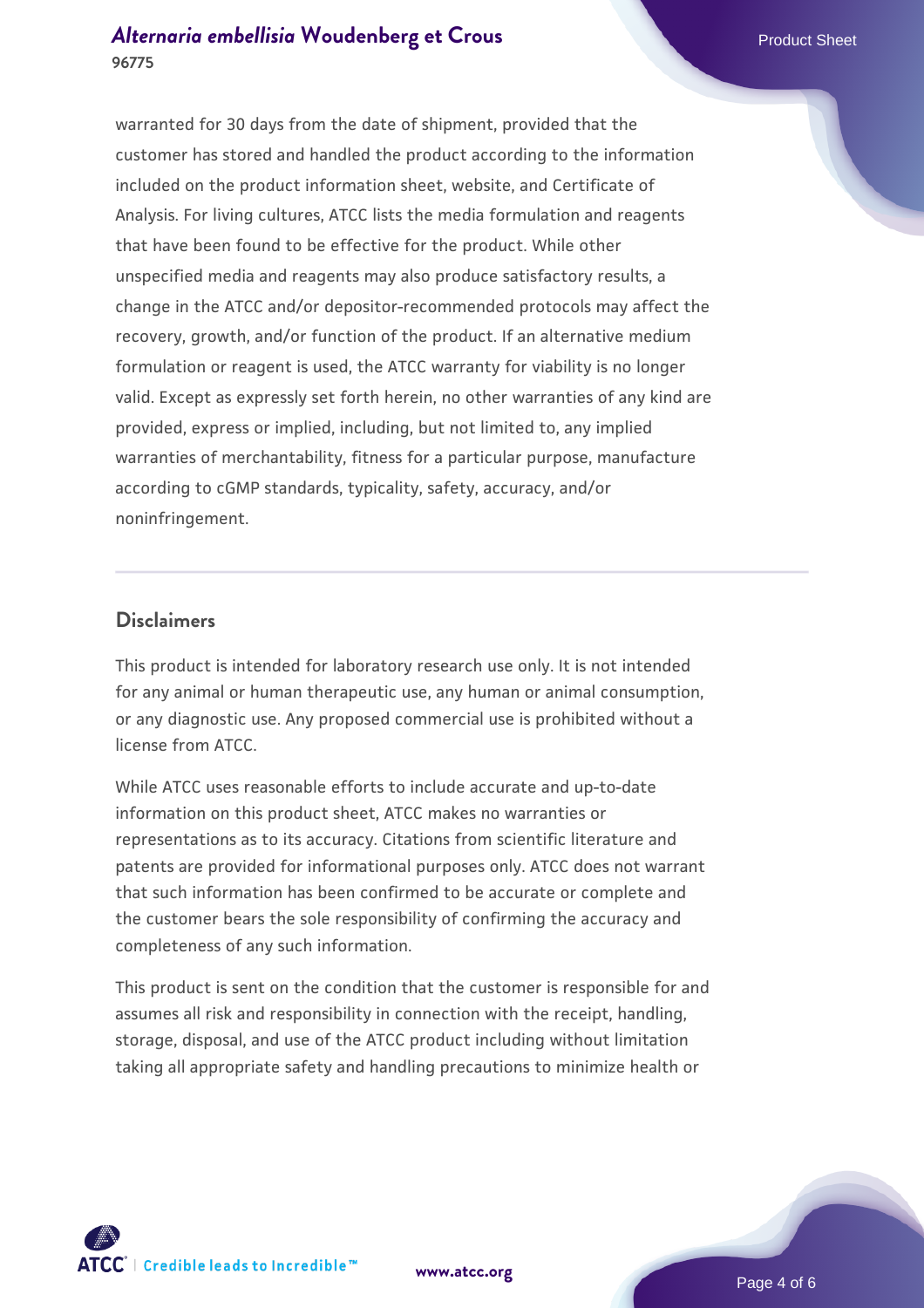environmental risk. As a condition of receiving the material, the customer agrees that any activity undertaken with the ATCC product and any progeny or modifications will be conducted in compliance with all applicable laws, regulations, and guidelines. This product is provided 'AS IS' with no representations or warranties whatsoever except as expressly set forth herein and in no event shall ATCC, its parents, subsidiaries, directors, officers, agents, employees, assigns, successors, and affiliates be liable for indirect, special, incidental, or consequential damages of any kind in connection with or arising out of the customer's use of the product. While reasonable effort is made to ensure authenticity and reliability of materials on deposit, ATCC is not liable for damages arising from the misidentification or misrepresentation of such materials.

Please see the material transfer agreement (MTA) for further details regarding the use of this product. The MTA is available at www.atcc.org.

## **Copyright and Trademark Information**

© ATCC 2021. All rights reserved. ATCC is a registered trademark of the American Type Culture Collection.

## **Revision**

This information on this document was last updated on 2021-05-19

## **Contact Information**

ATCC 10801 University Boulevard Manassas, VA 20110-2209 **IISA** US telephone: 800-638-6597